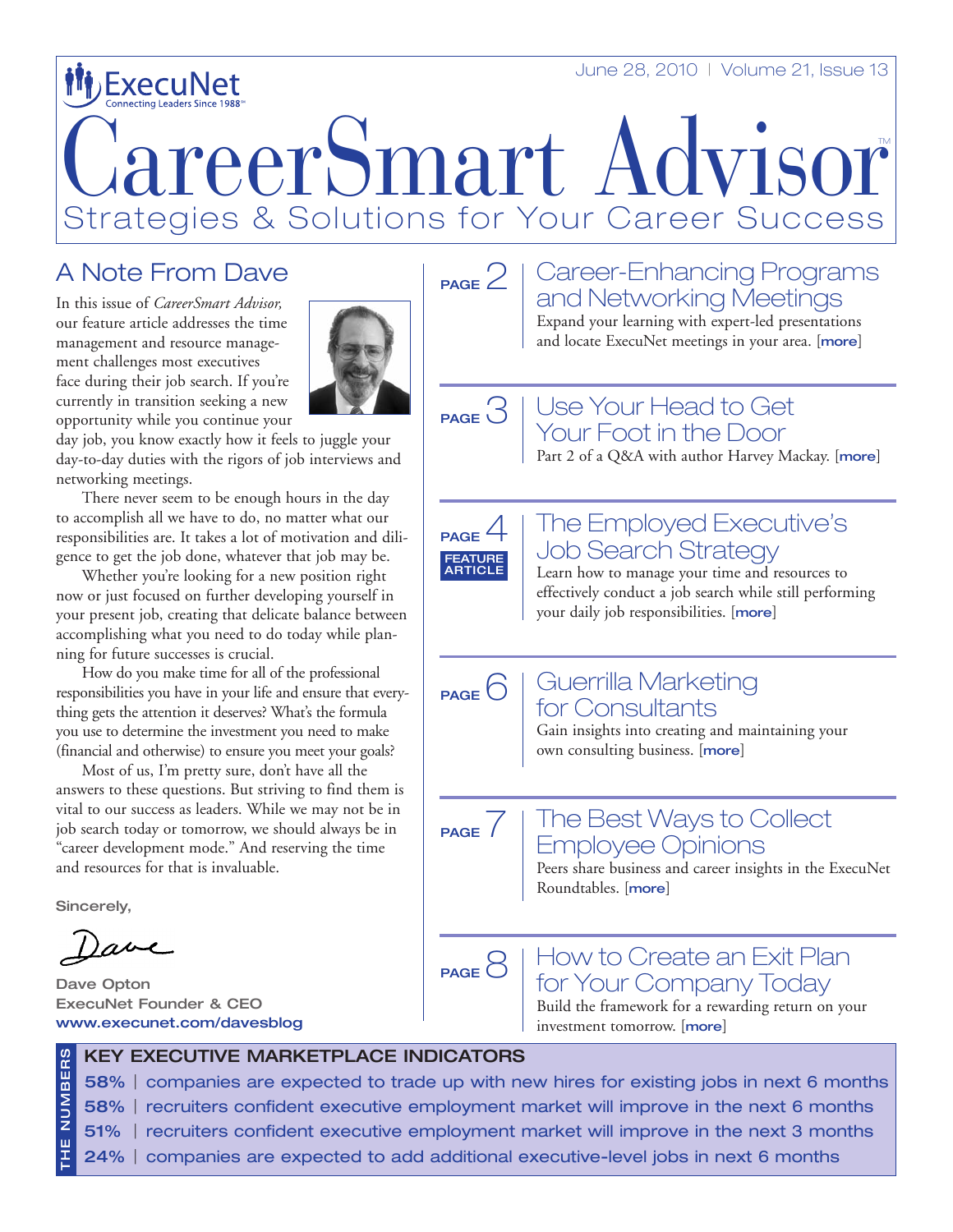<span id="page-1-0"></span>

| <b>Career-Enhancing Programs</b><br><b>July 2010</b><br>Hosted by Dave Opton, founder and CEO, ExecuNet<br><b>INCLUDED IN YOUR EXECUNET MEMBERSHIP</b> |                                                                                                                                                                                                     |                                                                                                                                                                                                                                                                                                                 |  |
|--------------------------------------------------------------------------------------------------------------------------------------------------------|-----------------------------------------------------------------------------------------------------------------------------------------------------------------------------------------------------|-----------------------------------------------------------------------------------------------------------------------------------------------------------------------------------------------------------------------------------------------------------------------------------------------------------------|--|
| $7/8 -$                                                                                                                                                | 12 Tips for a Sizzlin' Summer Search Campaign<br><b>Karen Armon</b><br>Don't take a vacation from your job search. Learn<br>effective search strategies you should implement this<br>summer season. | <b>Market Your Potential, Not Your Past</b><br>$7/16 -$<br><b>Karen Armon</b><br>Build a career that works for you, regardless of what<br>happens to you by understanding your economic<br>potential and preparing for the significant employment<br>trends.                                                    |  |
| $7/9 -$                                                                                                                                                | <b>Six-Figure Hotline</b><br>Dave Opton<br>Join Dave Opton, CEO and founder of ExecuNet,<br>for an interactive discussion about executive career<br>issues that are important to you.               | $7/29 -$<br>Looking for a Job When You Have a Job<br><b>Tony Beshara</b><br>Looking for a new job when you already have one can<br>be a challenge. Discover how to effectively manage<br>both responsibilities as you continue to work toward<br>achieving your career goals.                                   |  |
| $7/16 -$                                                                                                                                               | <b>Six-Figure Hotline</b><br>Dave Opton<br>Join Dave Opton, CEO and founder of ExecuNet,<br>for an interactive discussion about executive career<br>issues that are important to you.               | <b>You're Worth It: Find the Job That Deserves You</b><br><b>Now Available On Demand</b><br>Don Orlando<br>If you're unsatisfied with your job, it's time to put a plan<br>in place to find a more rewarding position. Learn how<br>to determine what your next career move should be,<br>and how to get there. |  |

# [Networking](http://members.execunet.com/e_network_results.cfm?area=region&mtdate=90&mttype=8,7,1,4,3,2&mtregarea=0) Meetings in Your Area

#### July 2010 Hosted by ExecuNet Facilitators

- 7/6 **Ft. Lauderdale** Jeannette Kraar
- 7/6 **Indianapolis Sr. Executive Roundtable** Romona Camarata
- 7/6 **Miami** Jeannette Kraar
- 7/7 **Philadelphia** Mitch Wienick & Ed Kelleher
- 7/7 **Cincinnati** Jennifer McClure
- 7/7 **Philadelphia Sr. Executive Roundtable** Mitch Wienick & Ed Kelleher
- 7/8 **Atlanta** J. Patrick Haly
- 7/8 **Southern Wisconsin** Clara Hurd Nydam
- 7/8 **San Diego/Carlsbad** Mark James
- 7/9 **Parsippany** Linsey Levine
- 7/10 **Melbourne** Jeannette Kraar
- 7/12 **Boston** Marg Balcom
- 7/13 **Greensboro** John O'Connor
- 7/14 **New York City** Judy Rosemarin
- 7/14 **Orlando** Catherine Coates & Mike Murray
- 7/14 **Seattle Sr. Executive Roundtable** Susan Stringer
- 7/14 **Cleveland Sr. Executive Roundtable** Rick Taylor
- 7/14 **New York City Sr. Executive Roundtable** Judy Rosemarin
- 7/15 **Milwaukee-Northern Illinois** Paul Bors
- 7/15 **Vienna/Tysons Corner, VA** Peter McCarthy
- 7/15 **Columbia-Maryland** Ed Loucks
- 7/15 **Indianapolis** Romona Camarata
- 7/15 **Minneapolis** John Wetzel & Barbara Adams
- 7/15 **Louisville** Thom Crimans & Cathy Fyock
- 7/15 **Pittsburgh/Cranberry Township** Tina Winner
- 7/15 **Houston** Yolanda Brown
- 7/19 **Boston Sr. Executive Roundtable** Marg Balcom
- 7/20 **Lexington** Thom Crimans & Cathy Fyock
- 7/20 **Vienna/Tysons Corner, VA Sr. Executive Roundtable** Peter McCarthy
- 7/20 **Irvine (Orange County)** Mark James
- 7/20 **Seattle** Susan Stringer
- 7/20 **Cleveland** Rick Taylor
- 7/21 **Charlotte** Merton Marsh & Michael Hall
- 7/21 **Portland** Jean Walker
- 7/21 **Raleigh/Durham** Stuart Levine
- 7/22 **Atlanta Sr. Executive Roundtable** J. Patrick Haly
- 7/22 **Columbus** Janine Moon
- 7/23 **White Plains** Linsey Levine
- 7/23 **Rochester/Finger Lakes** Arnie Boldt & Gail Smith Boldt
- 7/29 **Dallas** Bob Hueglin
- 7/30 **St. Louis** Ken Coleman & Randy Hove

Reserve your space! Call Member Services at 800-637-3126 or visit [ExecuNet.com](http://www.ExecuNet.com)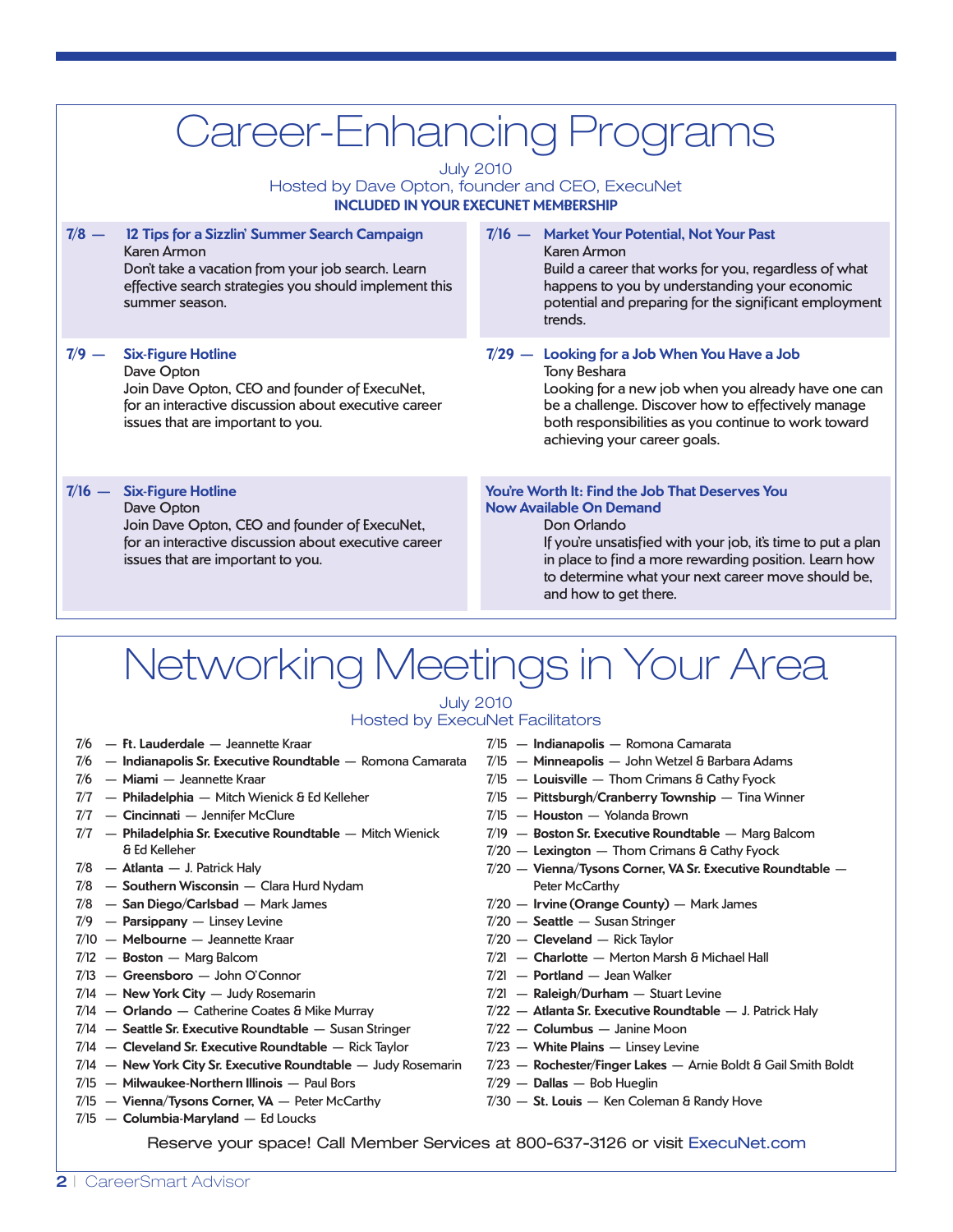## <span id="page-2-0"></span>**Books Worth Your Time: The Conclusion of an Exclusive Two-Part Interview with Author Harvey Mackay** Use Your Head to Get Your Foot in the Door

I t is wise to consider oneself to be i<br>
perpetual job search, always giving t is wise to consider oneself to be in everything to a current position while targeting the contacts, experience and tools necessary for the next step. In his latest book, *Use Your Head to Get Your Foot in the Door,* Harvey Mackay, bestselling author and a Toastmasters International top five speaker in the world, offers a career resource guide filled with timetested guidance for all career stages.

In [part](http://members.execunet.com/promo/pdf/csadvisor_061410.pdf) one of an exclusive interview with ExecuNet, Mackay outlined how to manage the rejection that comes with all job searches, and he offered suggestions on how to effectively network with recruiters.

In part two, ExecuNet Editor Will Flammé asks Mackay to focus his lifetime of award winning experience on negotiation and self-marketing.

#### **Q. How does an executive negotiate an offer into one that's more appealing?**

**A.** I say, before you take the job they offer, take the job you want. The important thing is to have a clear idea of what you want before they extend the offer. Talk to other people in your profession to find out what is customarily a part of the job package for a position at this level, especially if you haven't been in the job market for a while.

Don't be too hard-nosed. Be polite, smiling, and, at this point, just gathering information. Usually, for management jobs, it takes several discussions to nail down the details and generate a written offer letter.

Make careful notes during these discussions, and be aware of any slippage as the preliminary talks proceed. It's not uncommon for companies to try to short-sheet candidates they think are really interested in the job or to promise one thing orally and another in writing. If the company starts to backslide, consult your notes and remind them, ever so gently, of what you

*thought* you heard before and what you carefully wrote down. Confirm conversations in writing as soon as possible.

Don't accept the offer until you've covered *all* the topics on your list. That's the best single way to maximize your package. Once you've got the offer, the whole offer, on the table, ready to commit to writing, you're now in a position to discuss the "compared to your needs" part of the equation. This is when you can do some negotiating in the traditional sense. Every company has its own quirky little policies. And so do you.

Don't forget, the secret of negotiating is to negotiate as little as possible. You try to get as much information as you can from the other side while providing minimal information from your side. Your last company, for example, may have provided you with a company car. This one doesn't, even though they have a substantially better pension plan. Is a compromise in order, 50-50 on the car?

#### **Q. What are your thoughts on applying niche marketing principles to pitching oneself in a job search?**

**A. Pitchmanship** is a term I use to describe how to apply niche marketing principles to pitching yourself in a job search. There are some perilous myths surrounding niche marketing. Similarly there are dangerous assumptions you steer clear of when you pitch yourself and your credentials for a job.

**Myth one: A pitch has to be chic.** Don't assume that organizations are always on the prowl for cutting-edge talent. Some companies posture themselves so low-key that they expect their people to have state-of-the-art skills, but the culture demands they present themselves with "Aw, shucks!" understatement. Study the organization and the style of the CEO in speeches and articles. It may be impractical to tailor your résumé for each and

every company you pursue, but your cover letter should reflect some understanding of what the organization is about.

**Myth two: A pitch has to be flashy.** There are a lot of companies that are going back to basics. This doesn't mean accountants are now being recruited for their skills with an abacus or their ability to chisel Roman numerals onto slate. In a "back-to-basics" organization, hard-nosed skeptics are generally rewarded. They find a way to make do with what the organization has. Some back-to-basics advocates have no interest at all in working harder. They just don't want things to cost more.

**Myth three: A pitch shouldn't be too narrow in its demands.** Don't assume that because your niche is larger, it's better. In marketing, wouldn't you rather be fighting for half of a 28 percent segment than oneseventh of a 44 percent one?

You may have lost your job as IT director for a mature \$200-million company. An offer comes along for a position with the same title at a \$100-million company with high growth prospects at half the salary. Many companies, as I point out elsewhere, are skeptical about people willing to take large salary cuts. However, if you really want the job, you can make a convincing case that you're committed to signing up with a shooting star.

**Myth four: A pitch has to be neat.** Although most searches are much more sharply defined these days, not all of them have the sharpness of a surgeon's scalpel. On the retail sales front, there are liquor stores in the toniest sections of Manhattan, Chicago's Gold Coast and Beverly Hills that do as much volume in Chateau Ripple, vintage Wednesday, as Chateau Lafite-Rothschild, vintage 1895. Again, research is king. Some companies are wildly inconsistent in the way they are willing to spend money. Learn the profile, and do your best to squeeze yourself into the company suit.  $\blacksquare$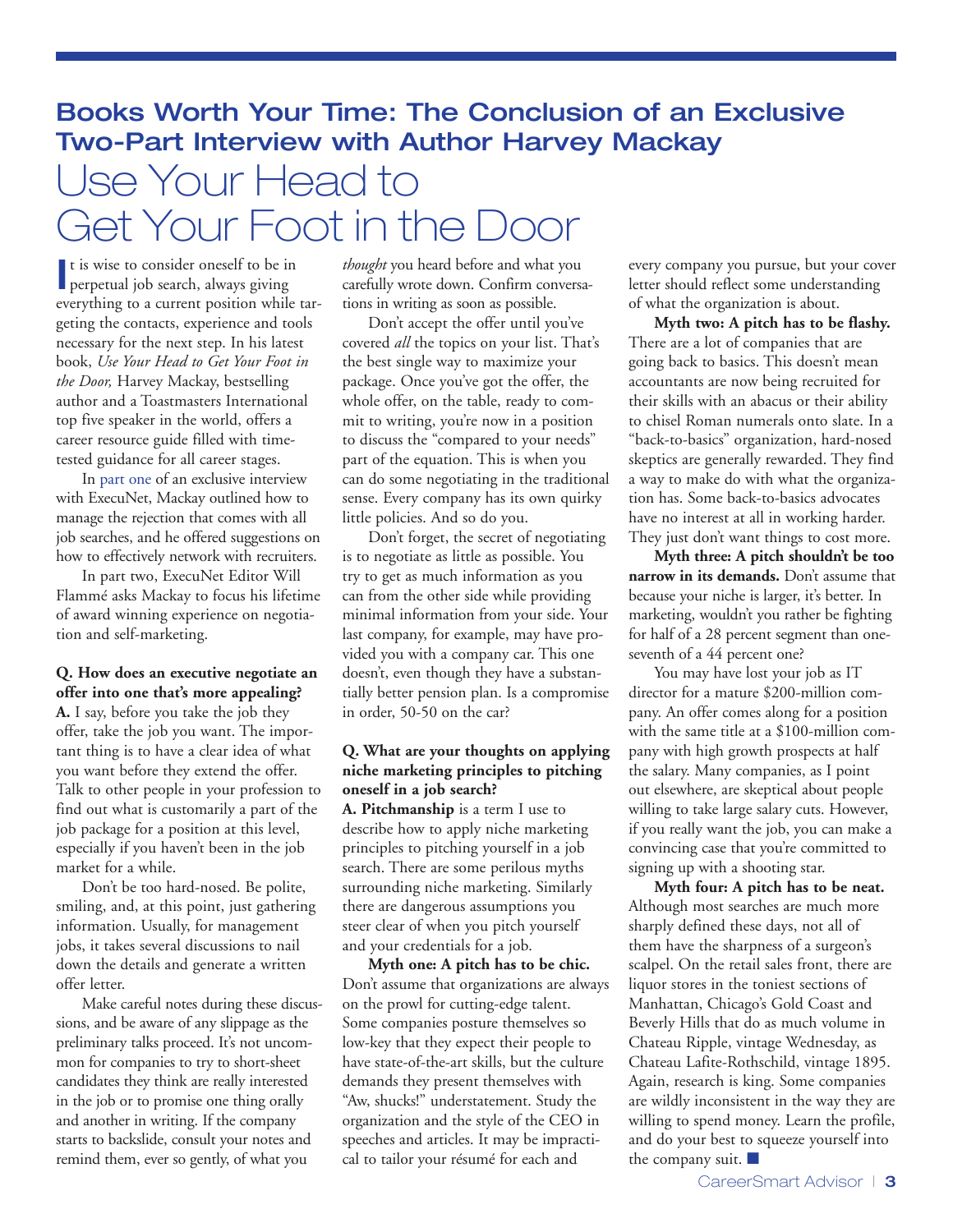# <span id="page-3-0"></span>The Employed Executive's Job Search Strategy

#### **By Marji McClure**

**I** f you're currently employed and star<br> **a** job search on the side, you already f you're currently employed and starting know how challenging it is to manage your time so you devote the necessary attention to both important tasks.

Most of your time needs to focus on your present job responsibilities. But, when many experts say that a successful job search requires the same dedication as a full-time job, many executives question how they can find enough hours in the day to do just that.

And it's not just the time investment executives are concerned about. Many wonder how much of a financial investment they should put into their job search and career development activities as a whole, as well as exactly what is worthy of that investment. After all, it's not just an investment toward a new job, but an investment in the future of an executive's career.

#### **How Much Time Should You Spend?**

Because day-to-day tasks comprise the majority of an executive's schedule, executives are challenged to find enough time to conduct and manage their job search. But finding the right balance is crucial to achieve success in both your current duties and future responsibilities.

Perhaps the most effective way in which to accomplish all career-related tasks is to let your work responsibilities double as job search activities, since both require a consistent amount of dedication. "Time must be spent on building an executive career as well as in managing an executive role within a company," says Karen Armon, founder of Colorado-based MarketOne Executive. "No longer will a company 'assist' you in building your career — it must be part of one's own investment, similar to the work/time/ dollars spent in obtaining one's undergraduate and graduate degrees."

Executives should seek to find tasks that equally benefit them (and their career) as well as their organization (and its success). "Negotiate managing your career (networking, speaking, writing, etc.) as part of your 'regular' job duties as a leader of the company," suggests Armon, who facilitates ExecuNet networking meetings in the Denver area. "More and more, companies are asking their top executives to be part of the public narrative in building and personifying the company to its customers. However, not all companies today are as enlightened as they should be, and most expect investing in one's own career is done outside of work hours."

If your organization doesn't allow for career development activities, you need to find ways in which to add those functions into the typical workday. Leave work early to attend networking meetings, or reserve time at night or on weekends to write articles and speeches. "It is similar to getting that advanced degree while you were working — it required commitment

to time/effort and money outside of work in the evenings, weekends and early morning hours," says Armon.

Executives need to spend an average of five to 10 hours a week on career enhancement strategies, Armon says, and Bob Sloane, executive coach and co-founder of Connecticut-based OptiMarket LLC, suggests reserving a minimum of one hour per workday to devote to job search activities. If necessary, take advantage of a "shoulder time period," which is the early morning, late afternoon or evening.

Have a personal PDA or cell phone you can use to respond to job search inquires, and communicate in writing through a private email address. "Isolate your communications so job search contacts go to those places," says Sloane.

#### **What Type of Financial Investment is Necessary?**

The first year of building your career development plan will be the most expensive since you're going to use that time to create a foundation for both immediate and future career successes. Among the individual investments should be a career coach and Web 2.0 services, notes Armon, who says the following should also be part of the plan:

- Article submissions
- Speaking
- Ghost writing
- Media/reporter savvy-ness
- Potential network research

**Continued on page 5**

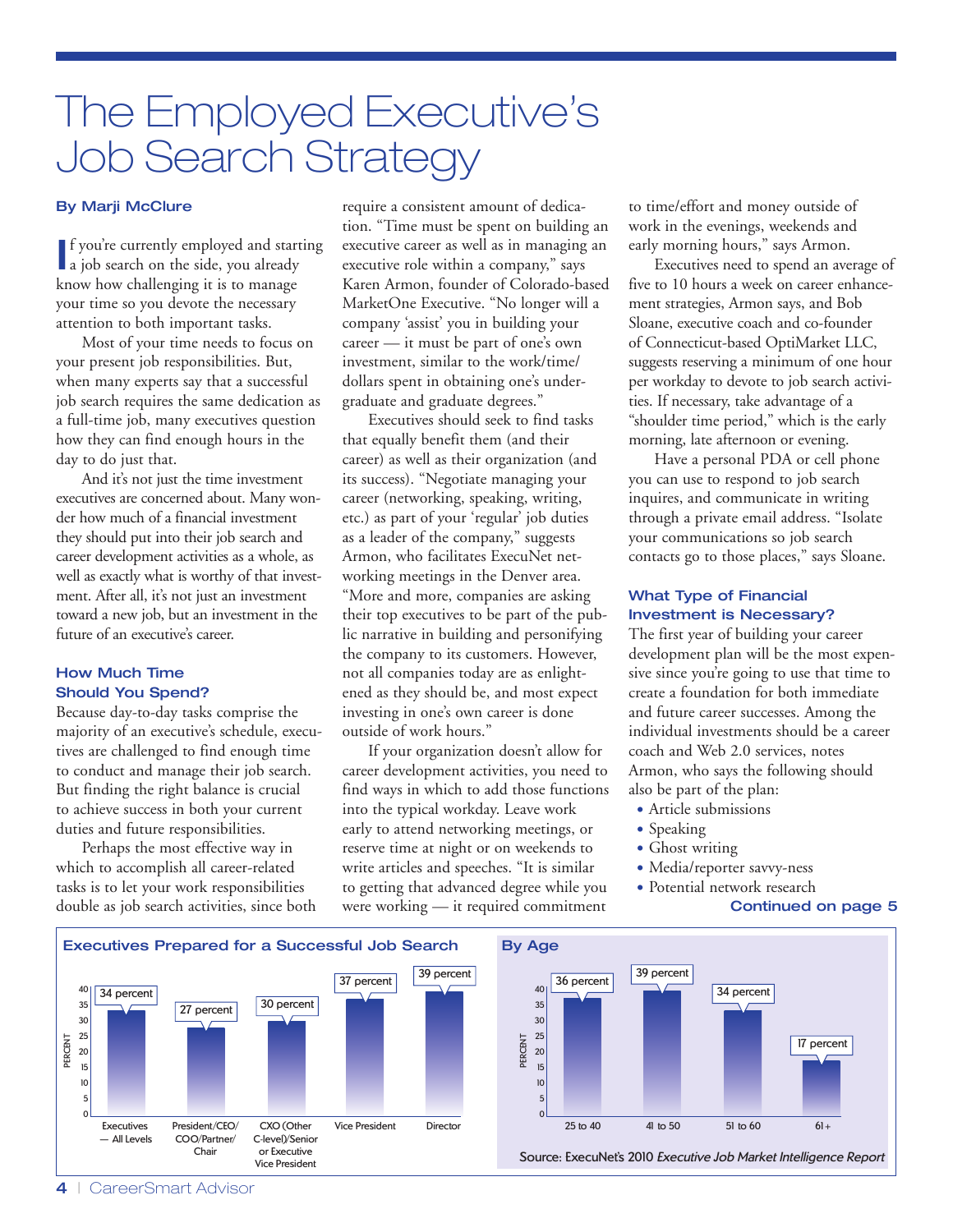#### Strategy *Continued from page 4*

- Personal networking membership
- Executive trend research

Armon says the first-year investment should be a minimum of \$10,000 to \$25,000 in these career development activities. To maintain the momentum, she suggests an investment between five percent and eight percent of gross income (or one month's gross pay).

Overall, executives should reserve 10 percent of their time, talents, money and resources for their search, says Jean Erickson Walker, executive vice president of Pathways/OI Partners Inc., an Oregonbased career management and leadership development firm. "Finding the right position in the right organization that will give you joy and reinforce the passions that make you successful must come before the immediate tasks taking up space on your desk," says Erickson, ExecuNet's Oregon networking meeting facilitator.

#### **Investing in Support: Coaching and Résumé Writing**

While executives do need to take control of the future of their career, they will still need to build a "team" of support to help them achieve their goals. Strong leadership skills don't always translate into the ability to conduct job search and career development tasks.

"There is no relationship between success in business and success in job search because the skills are different," says Tucker Mays, executive coach and co-founder of OptiMarket LLC. "Executive coaching is a good use of financial resources, especially if executives are working, because coaches can do the work for them." Executive coaches bring an expertise that most executives don't possess. Hiring a coach "will save time, money and enormous frustration and will keep you from stumbling as you attempt to learn what works and what doesn't," Walker says. "Your professional expertise is not in finding a job. Partner with someone who knows the ropes and is as committed to your success as you are."

Mays says executives should expect to

#### **Expert Resources:**

- Karen Armon, MarketOne Executive [\(MarketOneExecutive.com\)](http://www.MarketOneExecutive.com)
- Louise Kursmark, Best Impression [\(YourBestImpression.com\)](http://www.YourBestImpression.com)
- Tucker Mays, OptiMarket LLC [\(OptiMarketLLC.com\)](http://www.OptiMarketLLC.com)
- Bob Sloane, OptiMarket LLC [\(OptiMarketLLC.com\)](http://www.OptiMarketLLC.com)
- Jean Erickson Walker, OI Partners [\(OIPartners.net\)](http://www.OIPartners.net)

pay 10 to 15 percent of their annual salary for a coach. "Good coaches will get that money back in a year," he says, adding that a coach can help shave four to five months off a job search.

Still, bringing your own self-motivation and drive that made you a successful leader can make this relationship with a career coach even more productive. "You need a coach who will guide, advise and counsel you, but you must do the hard work of identifying what you bring to the marketplace and explaining it in a way that is compelling," says Walker.

Another potential financial expense is the enlistment of a professional résumé writer to help you properly convey your experience on a document that is typically the first contact an executive has with an employer.

"A great résumé is the foundation for all of your career marketing messages, your networking contacts, online profiles, interview conversations, email notes, and everything you write or say during your job search," says Massachusetts-based résumé writing expert Louise Kursmark. "A great résumé jump-starts your search, while a weak or ineffective résumé will be a stumbling block at every stage of the process."

#### **Education, Training May be Other Options**

Hiring managers are typically impressed when executives list education programs they completed on their résumés. It sends the message that these executives have initiative and are eager to learn new concepts and improve themselves as people and leaders.

Yet, some advanced degrees may not be worth the effort or expense. "In terms of MBAs, it depends on how old they are and their industries," says Mays. "If someone is 45, I don't think an MBA is going to enhance their credibility." To determine if a particular advanced certification or degree would benefit

your career, ask others within the industry if it would serve as a differentiator in the job market.

#### **Don't Delay the Investment**

If you haven't started that "engine" yet, it's crucial to begin now. Executives shouldn't wait until they are in job search or contemplating a career transition before they seek out a mentor or a personal board of advisors with whom they can share insights about career development. Ideally, executives should strive to continually invest in such career development activities, especially when they have the most time and resources to devote to this aspect of their careers.

"Many executives see the need to invest in their career at the most inopportune time — when they are in transition and resources are at the lowest level," says Armon. "This is very unfortunate because the ability to build one's executive career is non-existent when one is fighting to survive. I can't tell you how many times I have heard executives say, 'I wish I had known this before. Now, I can't invest in my career, and I have to wait until I land.'"

"Unfortunately, this places an executive into a never-ending catch-up mode that repeats itself, going from digging out of the hole while in transition and building back one's reserves while working, unable to invest at all," continues Armon. "The executive never breaks the cycle and, oftentimes, will watch his/her career go backwards over time due to that lack of investment."

"Executives need to be aware of the world around them and that their roles are changing all the time," says Sloane. If they need additional training and skills to keep up-to-date, executives need to seek out programs on their own, and become more proactive in all of their career development activities when they are better enabled to control the investment and outcome of these initiatives. ■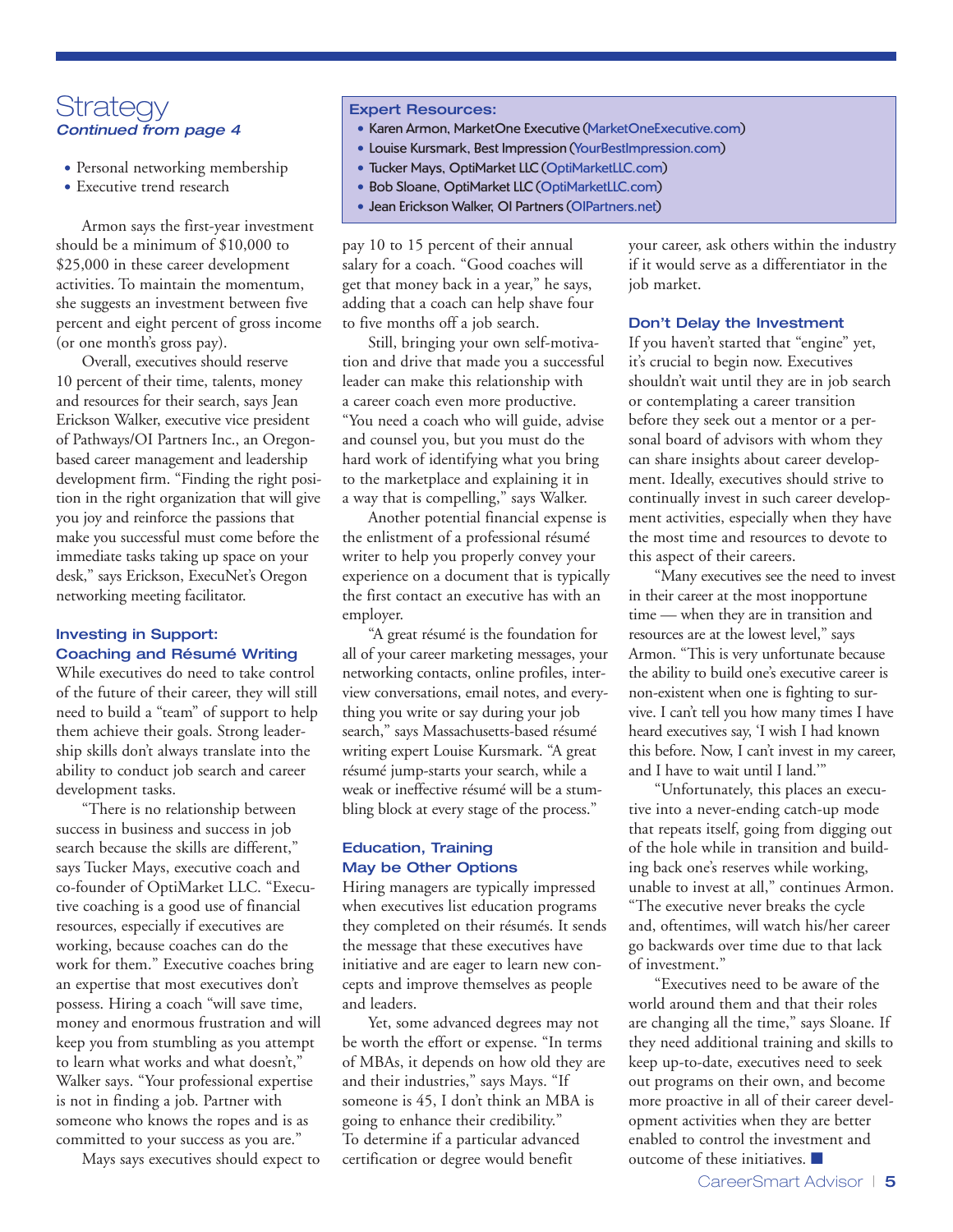## <span id="page-5-0"></span>**Executive Summary** Guerrilla Marketing for Consultants

**A**<sup>s</sup> many executives search for alternative career options today, one that is getting increased attention is consulting. Michael McLaughlin brings more than 20 years of consulting experience to the ExecuNet program, *Guerrilla Marketing for Consultants,* in which he offers insights into what executives need to know before starting their own consulting practice and what they need to do to be successful. McLaughlin says the market for consulting services is showing signs of life. And consultants are encouraged that the environment will continue improve. However, client loyalty is tougher than ever before.

How can you be successful in the consulting market? McLaughlin suggests answering the following questions:

- Do you have something to say?
- Do you have someone to say it to?
- Can you execute?

"They are at the heart of becoming a successful consultant," says McLaughlin. "They sound simple. But take them one at a time." The answers will help you design your approach to the market and give you a clear idea of how to proceed and land clients more easily, he adds. He says the best consultants have a unique perspective of their expertise and find a way to execute it. McLaughlin suggests finding a compelling idea so people will want to talk to you.

#### **Formulating Your Plan**

McLaughlin stresses that successful guerrilla marketing doesn't require a large marketing budget. But it's important that the marketing plan is based on what you can do, while remaining focused on the needs and values of your clients. The plan must also be clear so people can easily understand what you offer. A one-size marketing plan doesn't fit everybody, says McLaughlin.

Essentially, guerrilla marketing is everything you do to promote your consulting practice, from client interactions (how you answer the phone) to reports

you write, says McLaughlin. "Insight and value and ideas are embedded in your marketing," he says. "You're investing time, effort and energy in your marketing."

You need to be able to differentiate yourself in the market and show clients that you are not a risky choice.

A marketing plan can consist of seven sentences:

- 1. Explain the purpose of your marketing.
- 2. Explain how you achieve that purpose by explaining the benefits you provide.
- 3. Identify the target markets. Where are you working? (Target markets could be executives, companies, particular geographies).
- 4. Determine your niche or specialty in that market.
- 5. Decide on the marketing tactics you're going to use. How will you convey the marketing tactics you're going to use? How will you convey your message to the market? (speaking engagements, blogs, website).
- 6. Create an identity for your business. What do you want clients to think of you?
- 7. Calculate your marketing budget. What are you planning to invest? (This represents more than money; also time).

McLaughlin adds that it's necessary to create a project plan that illustrates how you will execute your work — what you need to do and when you need to do it. How much time should you spend on your marketing? McLaughlin says 60 percent should go to existing clients, who

The best consultants have a unique perspective of their expertise and find a way to execute it.

can be good sources of leads and referrals. The rest should be focused on people who don't know you yet.

#### **Pricing Your Offering**

Once your marketing plan is in place, the next step is to develop pricing, which is how you sustain and grow your business. McLaughlin says pricing should be determined on a case-by-case basis and it should be project specific. "Your perception of value could be different from your clients," cautions McLaughlin. "Identify expected value and come to that agreement on value before you establish price. Have a price aligned with value."

McLaughlin says to remember that any point of interaction with a client is a marketing moment. "We want to design that compelling service offering and have a roadmap that moves it forward," says McLaughlin. "When we do all of those things, we can create a good position in the marketplace." ■

#### **Guerrilla Marketing for [Consultants](http://members.execunet.com/e_resources_purchase.cfm?prod=FTGMCMCLAU&ctext=guerrilla%20marketing%20consultant) Presented by Michael McLaughlin and available on demand**

Many senior-level executives are exploring consulting as the next stop on their career journey. In this program, Michael McLaughlin will explain what executives need to know to make it a success one. He will guide executives through the world of consulting and explain how to:

- Learn the nine qualities necessary to become a successful consultant.
- Ensure your practice has the seven distinctive qualities of any successful consultancy.
- Implement four winning value drivers which will ensure your success in a very competitive marketplace.
- Create a simple, concise seven sentence marketing plan.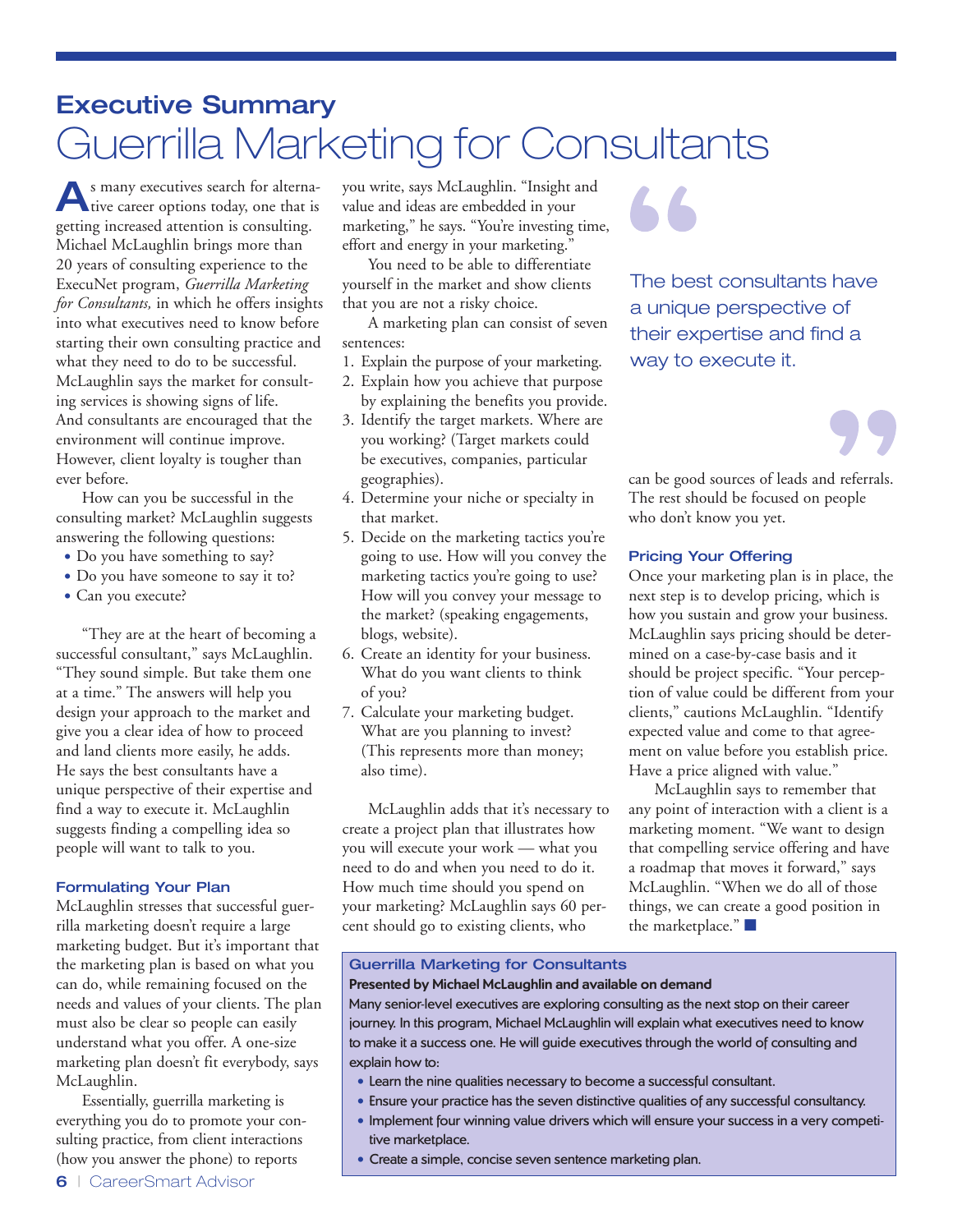# <span id="page-6-0"></span>**From the Roundtables** The Best Ways to Collect Employee Opinions

*ExecuNet's Roundtables are an online community area where members can meet and help one another network their way into their next assignment or share information and experiences. [Access the [Roundtables](http://members.execunet.com/fusetalk/forum/e_signet_prefs.cfm?preurl=e_home&ran_id=D3D62782-E1FD-17BC-29525F3FCE0DE900&WT.svl=mn) under "Make Connections" on the ExecuNet member homepage.] In this excerpt from a recent General Management Roundtable conversation, members discuss the best ways in which to obtain feedback from employees. [Some content has been edited.]*

**ExecuNet Executive Community Coordinator Jeffrey Thompson:** I was recently speaking with a friend of mine who is an HR executive for a large financial company. We were discussing the importance of employee opinions and how her company was working with team leaders and managers to create the most productive process for collecting opinions. She explained that some managers felt a weekly forum with their teams was the best way to collect this data, while others preferred one-on-one meetings. Some indicated that a suggestion box would be best. As a senior executive, what is your preferred way of collecting employee opinions?

**ExecuNet member MM:** I prefer all options simply because one tool is not enough. For example, I would use a brown bag lunch at which human resources would randomly select from a cross-functional list and invite them to lunch. Typically, no more than 10 would be invited. This was well-received. We would ask them to send in their questions ahead of time simply to get the conversation started and break the ice.

One-on-one is a must since some folks do not like to speak in a large forum. And last are the department or communication meetings. These are also well-received, but sometimes employees just don't want to ask the hard questions or really say what's on their minds due to fear. Finally, the employee surveys are good only if the company acts on them and shares the results with employees.

**ExecuNet member MH:** Managing employee communications is a critical

function in today's pro-union environment. I recommend that every organization operate on a top down communication policy with company-wide meetings held at least twice a year by the president, VP or CFO.

The next piece of the communications process is an annual or bi-annual survey. But it is not enough to ask the employees how they feel. You need to debrief the department groups on the results and ask them to voice — with full confidentiality — any issues that need to be resolved in their departments. We conduct these meeting with the VP and the HR director. Finding out these problems and solving them openly for employees makes them feel empowered and loyal. It's quite a return on your investment for listening and responding.

### I prefer all options simply because one tool is not enough.

The next level of communication has to be with the department director or manager attending supervisory meetings on a regular basis. Human resources management needs to do the same thing — share new policies, new initiatives, report on progress of projects, etc.

The single biggest problem with "suggestion boxes" is that management means well when it states it will respond, but the facts are that many boxes remain unopened for months, or an initial

response is sent to the employee. But then the employee hears nothing in follow-up. The second biggest issue with "boxes" is that the employee is uncomfortable being seen putting anything in suggestion boxes that are not online. If ideas are welcome, or reporting problems that management needs to know about is encouraged, then why tie it to a box?

**ExecuNet member KS:** With smaller teams, the forums and one-on-one meetings are excellent because they add a personal touch and provide the opportunity for direct interaction. The size of the business and the number of opinions you need to hear must also be considered. A business-wide survey for all employees can be very effective for several reasons. You will receive more opinions and a broader cross section of opinions. Many people are just not comfortable speaking up in a public setting, so their opinions will go unheard. If they have time to think about what they want to say and write it down, anonymously if they prefer, they are more apt to reply.

**ExecuNet member DG:** When I was leading an organization in a remote office for my company, I established a group of what I termed "change agents." I had each director at the facility identify a well-respected and vocal person from their organization to establish the initial set of change agents. Their role was to act as an advocate for their team. People could communicate issues, questions and concerns to the change agent, who would then bring these to a monthly meeting where I, along with the other change agents, would discuss all of the items. The change agents would take the answers back to the original questioner, and we would also publish minutes from the meeting to the whole organization. I had about 12 change agents on the team. ■